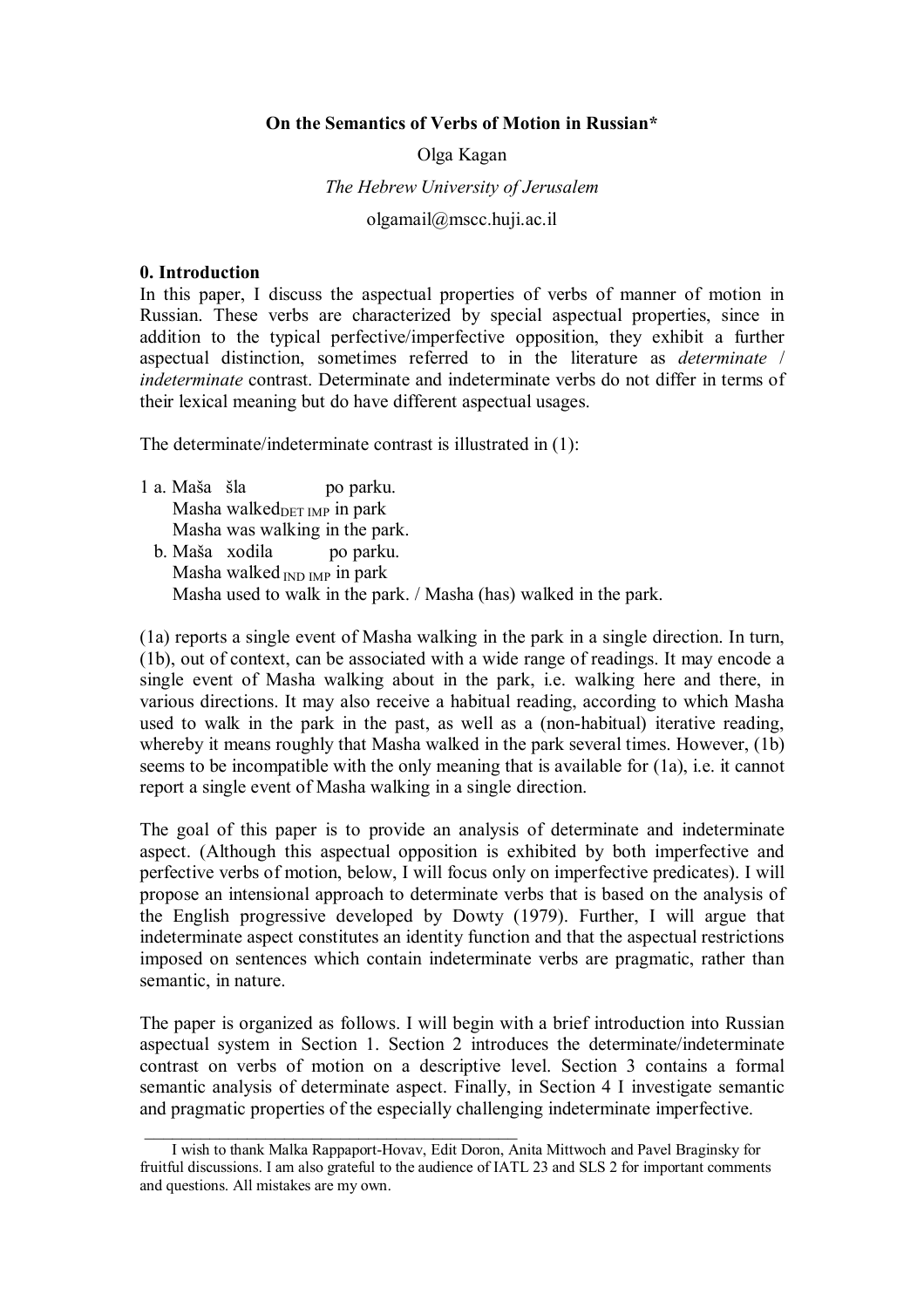# **1. The Perfective/Imperfective Distinction in Russian**

In Russian, every verb is morphologically marked for aspect – perfective or imperfective. Most (though not all) verb roots are imperfective. A perfective form can then be derived via the attachment of a prefix. As discussed extensively by Filip (1999, 2000), a number of different prefixes can be attached to the same root, and the attachment of a prefix, in addition to making the verb perfective, tends to affect its lexical meaning. This state of affairs is illustrated in Column B of Table 1. In turn, a prefixed form can be made imperfective by the attachment of the imperfectivizing suffix –(y)*va* (Column C).

#### **Table 1**

| A - Imperfective | <b>B</b> - Perfective        | C - Imperfective             |
|------------------|------------------------------|------------------------------|
| čitat' (read)    | pro-čitat' (read)            | pročit-yva-t' (read)         |
|                  | do-čitat' (finish reading)   | dočit-yva-t'(finish reading) |
|                  | pere-čitat' (reread)         | perečit-yva-t' (reread)      |
|                  | po-čitat' (read for a while) | počit-yva-t' (read a little  |
|                  |                              | bit once in a while)         |

With some verbs, different mechanisms of creating perfective and imperfective forms are employed. (For details, see Isačenko (1960), Forsyth (1970), Filip (2000) and references therein.)

Developing a formal analysis of the perfective/imperfective distinction in Russian is beyond the scope of this paper. (For detailed analyses of the semantics of Slavic aspect, see Filip (1999, 2000, in press), Borik (2002), Filip and Rothstein (2006), Kagan (in press) and references therein). Below, I briefly discuss the perfective/imperfective opposition on a relatively descriptive level.

**Perfective aspect** is normally used to encode a single bounded, completed event. Thus, perfectivity generally entails telicity or boundedness.

2 a. Ivan postroil dom. Ivan built $_{\text{PERF}}$  house(sg) Ivan built / has built a house. b. Lena vypila vino. Lena drankPERF wine Lena drank the wine.

For instance, (2a) entails that Ivan finished building the house; according to this sentence, the building event has reached its natural endpoint. Analogously, (2b) entails that Lena finished drinking the contextually specified quantity of wine.

In turn, **imperfective aspect** is characterized by a wide range of usages, some of which are introduced below.

One of the typical usages of the imperfective is the progressive, or durative, usage, exemplified in (3):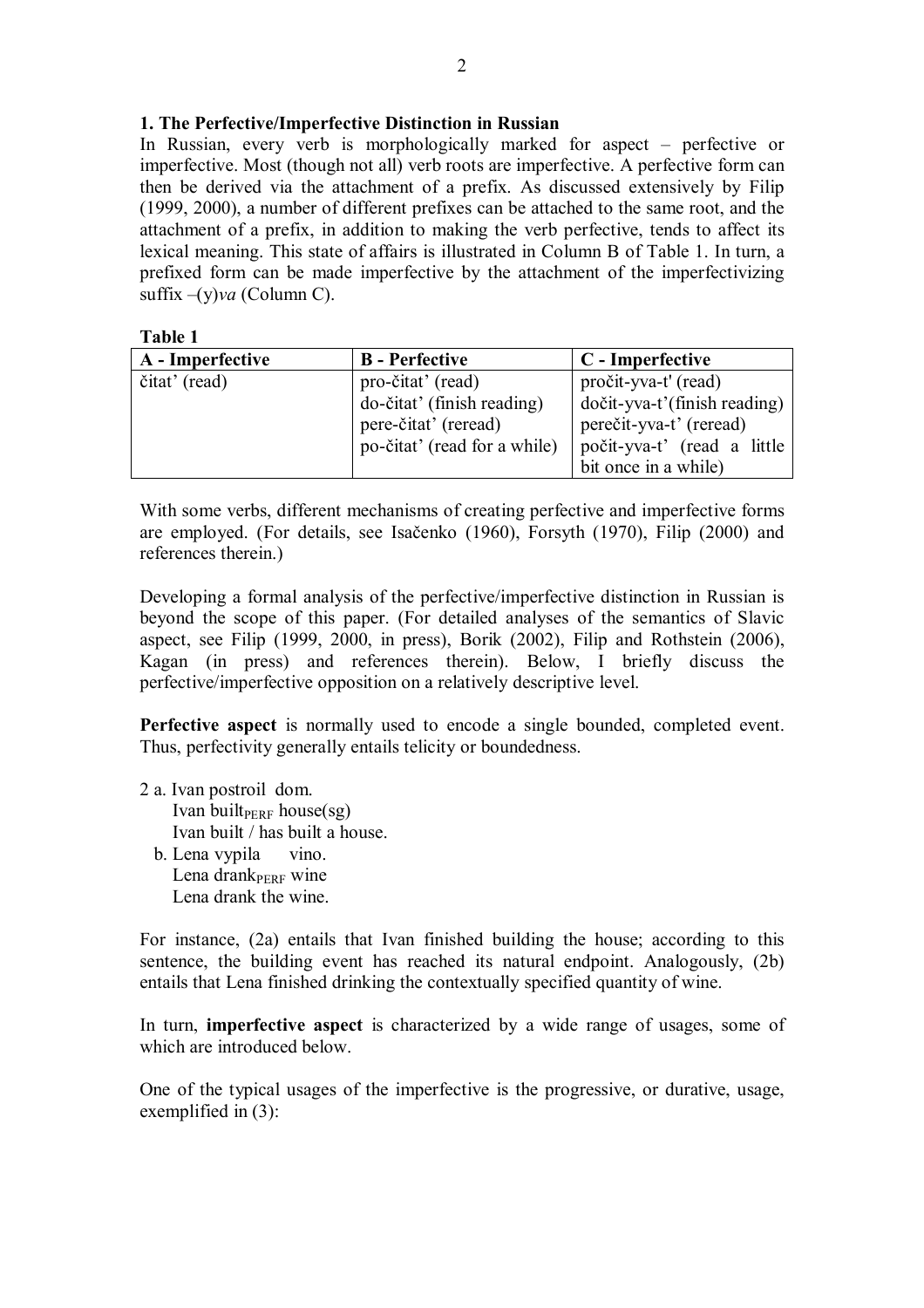3. Lena čitala knigu, kogda vošol Miša. Lena read<sub>IMP</sub> book when entered $_{PERF}$  Misha Lena was reading a book when Misha came in.

The verb *čitala* (read) is imperfective, and the best way to translate it to English is by using a progressive form. The sentence asserts that Lena was engaged in the process of reading at the temporal interval contributed by the embedded clause. Similarly to its English progressive counterpart, (3) does not entail that Lena finished reading the book. In other words, it does not entail that the event encoded by the imperfective clause reached its natural endpoint.

Another typical usage of the imperfective is exhibited in habitual or iterative sentences.

- 4 a. Lena myla posudu každyj den'. Lena washed $_{IMP}$  dishes every day Lena used to wash the dishes every day. b. Lena zvonila ves' den'.
	- Lena phoned $_{IMP}$  whole day Lena phoned all day.

(4a) is a habitual sentence. Importantly, due to the presence of an imperfective verb, it can receive a habitual interpretation even in the absence of the adjunct *každyj den'*  (every day). (4b) does not involve habituality or genericity; however, it does encode a set of repeated events, an interpretation that, again, is associated with imperfectivity.

Thirdly, imperfective verbs appear in sentences that exhibit the so-called Statement of Fact convention of usage, discussed extensively in Forsyth (1970), Comrie (1976), Smith (1991) and Gronn (2003), among others. Under this convention, a sentence with an imperfective verb roughly asserts that an event of a certain type did take place. The focus in this case is not on how many times the event occurred and whether it took place once or repeatedly, but rather on the mere fact that this kind of eventuality has been instantiated. In this sense, Statement of Fact convention resembles Experiential Perfect in English, as pointed out by Gronn (2003). Sentences under discussion typically assert that the subject has some kind of experience – of course, in a very broad sense of the term. For example, (5a) below states that Petja has the experience of crossing the channel. According to (5b), Lena has the experience of taking the medicine in question, and is therefore familiar with the medicine.

|                                         | 5 a. Petja (uže) peresekal etot kanal.            |  |
|-----------------------------------------|---------------------------------------------------|--|
|                                         | Petja already crossed <sub>IMP</sub> this channel |  |
|                                         | Petja has (already) crossed this channel.         |  |
|                                         | b. Lena (uže) prinimala eto lekarstvo.            |  |
|                                         | Lena already took $_{IMP}$ this medicine          |  |
| Lena has (already) taken this medicine. |                                                   |  |

(adapted from Borik 2002)

Importantly, a single event of the specified type is sufficient to make sentences of this kind true, even if telic event predicates are involved. For instance, (5b) entails that Lena took the medicine *at least once*. This point is supported by the fact that, under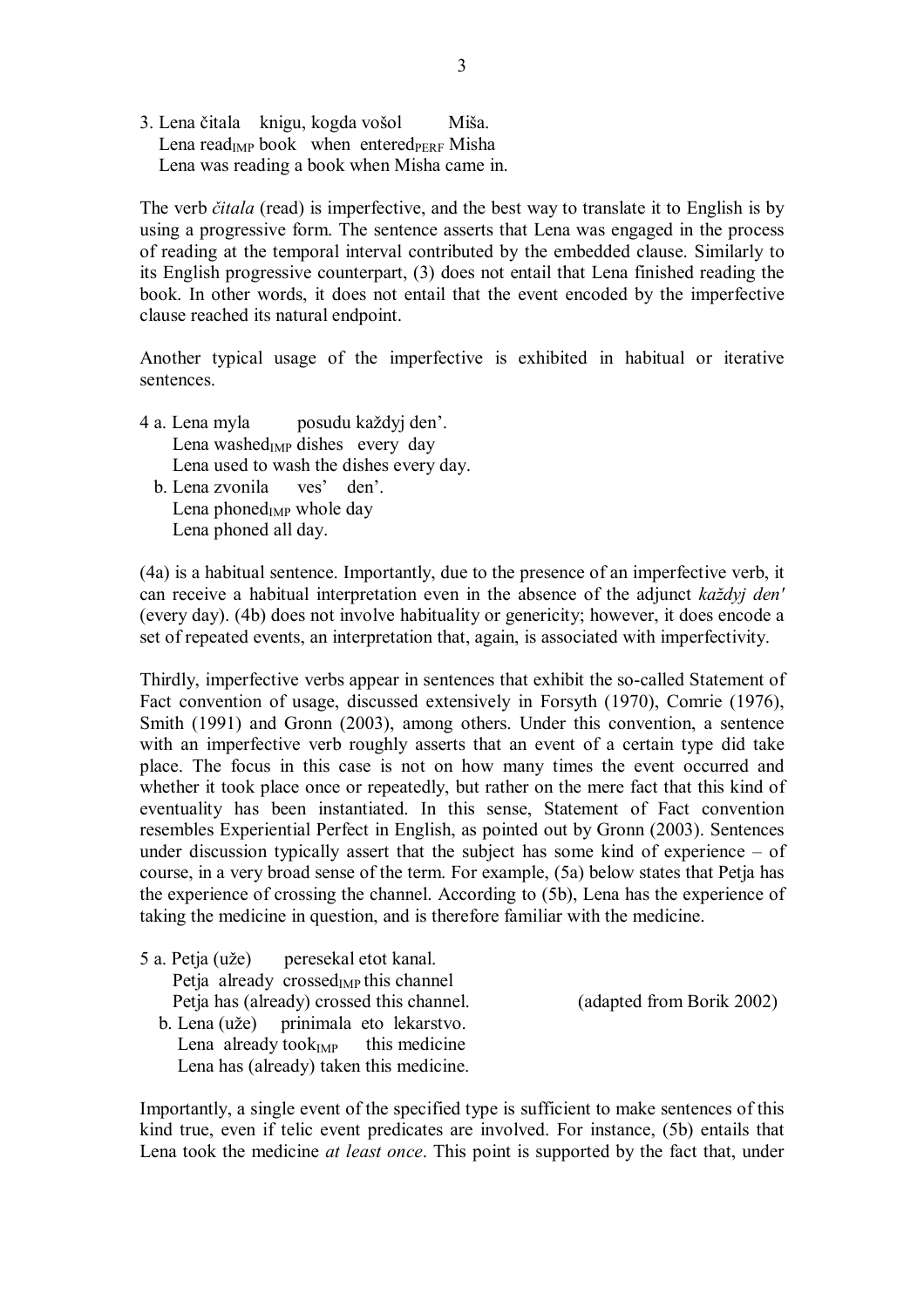the Statement of Fact interpretation, an imperfective verb is perfectly compatible with such adjuncts as *(tol'ko) odin raz* ((only) once):

6. Lena prinimala eto lekarstvo tol'ko odin raz. Lena took $_{IMP}$  this medicine only one time Lena took this medicine only once.

This reveals that imperfectivity does not entail atelicity. Rather, imperfective aspect is compatible with both atelic and telic event predicates (even if a single event is encoded). (For a discussion of this point, see Filip (1999, 2000), Borik (2002) and Kagan (in press), among others.)

In the next section, I turn to a discussion of verbs of motion.

# **2. Verbs of Motion.**

#### **2.1 Determinate and Indeterminate Verbs: Introducing the Distinction.**

It has been demonstrated above that imperfective aspect is associated with a number of different usages. However, typically, for a given verb, all these usages involve exactly the same imperfective form. Verbs of manner of motion are special in this respect, since they have two distinct imperfective forms (determinate and indeterminate) which divide their aspectual functions in a certain way.

Table 2 below contains a list of determinate/indeterminate pairs of verbs of motion in Russian. Most verbs on the list are taken from Forsyth (1970).

| <b>DETERMINATE</b> | <b>INDETERMINATE</b> | <b>TRANSLATION</b>                     |
|--------------------|----------------------|----------------------------------------|
| idti               | xodit'               | walk                                   |
| bežat'             | begat'               | run                                    |
| jexat'             | jezdit'              | ride, go (by car, train, etc.)         |
| plyt'              | plavat'              | swim, sail                             |
| letet'             | letat'               | fly                                    |
| polzti             | polzat'              | crawl                                  |
| lezt'              | lazit' / lazat'      | climb                                  |
| vesti              | vodit'               | drive, lead                            |
| vezti              | vozit'               | transport                              |
| nesti              | nosit'               | carry                                  |
| nestis'            | nosit'sja            | run quickly (informal)                 |
| taščit'            | taskat'              | drag                                   |
| katit'             | katat'               | roll (transitive)                      |
| katit'sja          | katat'sja            | roll, wallow (intransitive)            |
| gnat'              | gonjat'              | career about,<br>bay<br>(an<br>animal) |

**Table 2** 

In the remainder of this section, I discuss intuitive interpretational properties that characterize the two classes of verbs.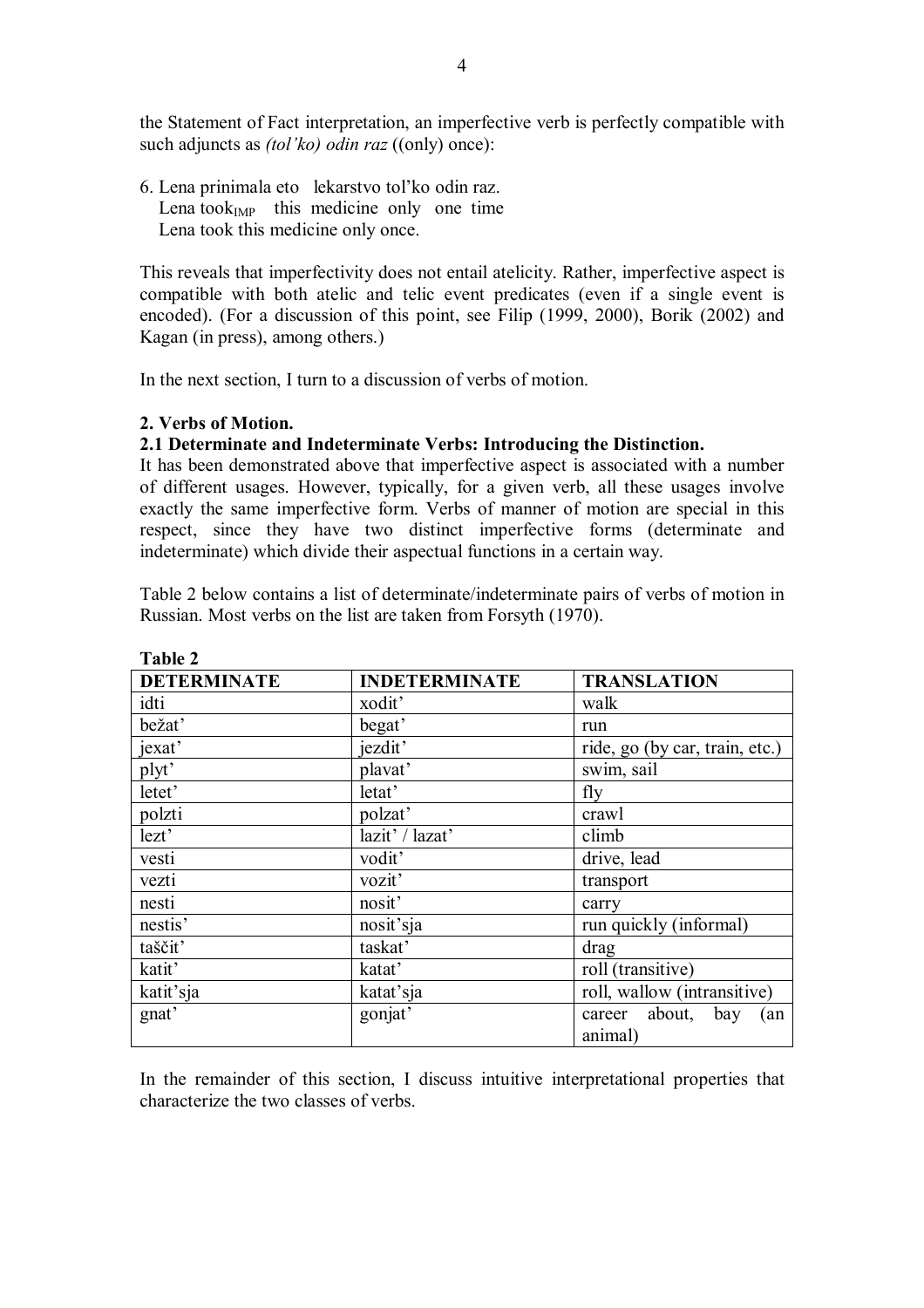# **2.2 The Interpretation of Determinate Imperfectives**

As discussed by Forsyth (1970), sentences that contain a determinate imperfective verb denote a single event of motion in a single direction.

7 a. Lena šla po ulice (okolo desjati minut). Lena walked $_{\text{DET~IMP}}$  on street near ten minutes Lena was walking / walked down the street (for about ten minutes). b. Katja bežala v magazin. Katja ran $_{\text{DET IMP}}$  to shop Katja was running to a shop.

For instance, (7a) encodes a single event of Lena walking in one direction down the street. This sentence is not interpreted habitually. In this sense determinate aspect is similar to the English progressive. English progressive sentences do not typically receive a habitual reading, unless such an interpretation is forced in the presence of an overt iterativity-inducing operator. The case is similar with determinate aspect in Russian.

Properties shared by imperfective determinate and progressive aspect are not limited to typically encoding a single event. For instance, both types of aspect are associated with lack of commitment that the encoded event reaches its inherent endpoint (if it is inherently telic). Whenever a determinate imperfective verb combines with a goal phrase (7b), the resulting sentence does NOT entail that the goal is achieved. Thus, (7b) does not entail that Katja reached the shop. The same holds for the English translation of the sentence.

In addition, both English progressive sentences and sentences that contain determinate imperfective verbs in Russian can received a planned future reading, exemplified in (8). A further discussion of this interpretation is beyond the scope of this paper, however. (See Dowty (1979) and Forsyth (1970) for an investigation of this usage of the English progressive and Russian determinate aspect, respectively.)

- 8 a. I am going to the theatre tomorrow.
	- b. Segodnja večerom Lena jedet v aeroport. today evening Lena rides $_{\text{DEF IMP}}$  to airport. Lena is going to the airport this evening.

# **2.3 The Interpretation of Indeterminate Imperfectives**

The range of meanings available to indeterminate imperfectives is much wider. I will now discuss several possible readings that are listed by Forsyth (1970).

# **2.3.1 Multiple Directions**

Firstly, indeterminate imperfective aspect is found under the so-called multiple directions reading. This is a usage whereby a sentence with an indeterminate verb encodes what is conceived of as a single event, which is an event of motion "of one or more subjects in various unspecified directions" (Forsyth 1970:321).

9 a. Lena xodila po parku. Lena walked $_{IND}$  IMP in park Lena was walking about in the park.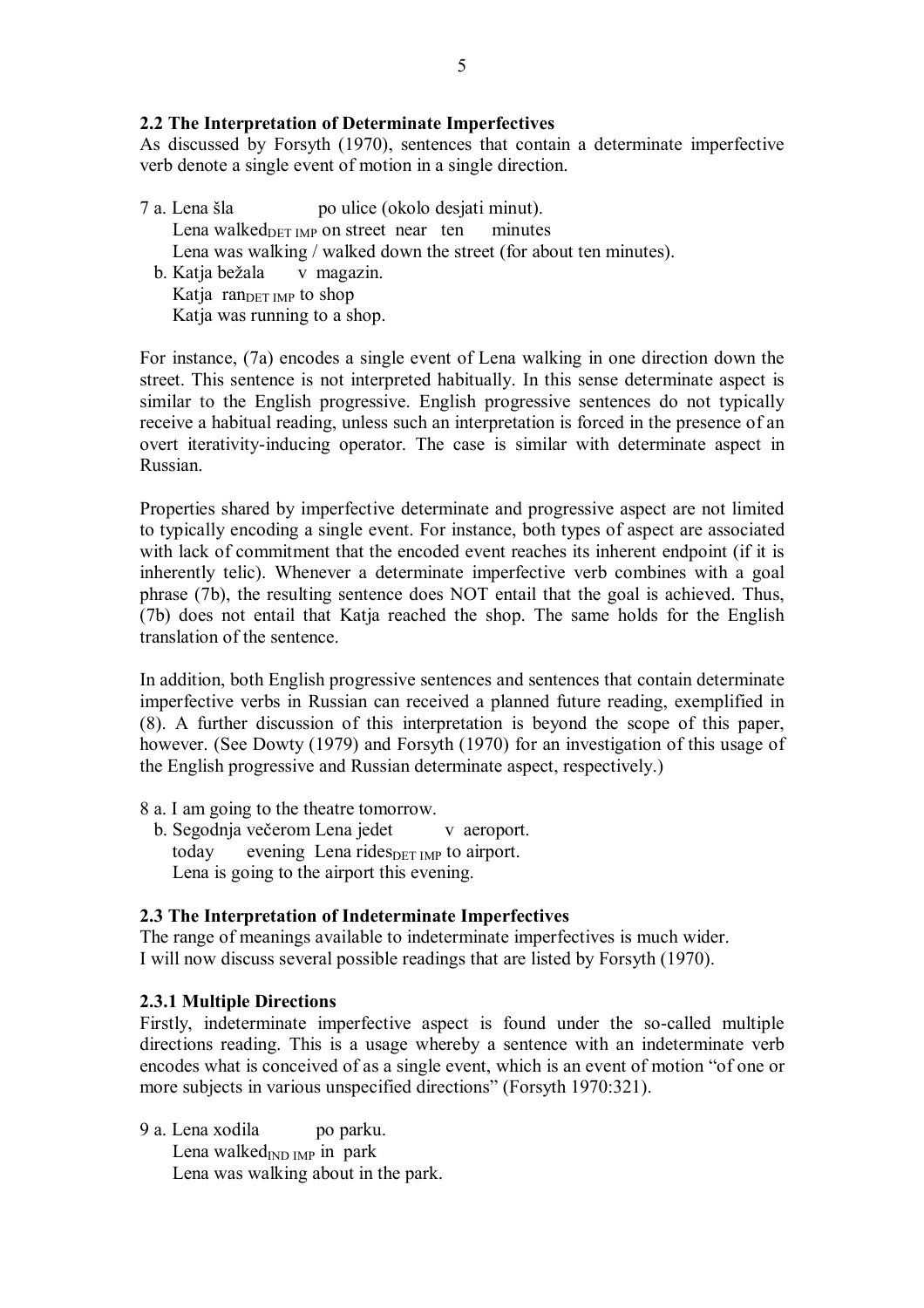b. Sejčas rebjonok begaet po komnate. now child runs<sub>IND IMP</sub> in room The child is now running about in the room.

For instance, (9a) means that Lena was walking about in the park, walking here and there, rather than that she was moving in any particular direction.

#### **2.3.2 Iterativity**

Secondly, indeterminate aspect is used in habitual and iterative sentences.

10 a. Lena (často) ezdit v derevnju. Lena often rides $_{\text{IND}}$  IMP to village Lena (often) goes to the village. b. Dima ezdit iz Francii v Germaniju poezdom. Dima rides<sub>IND IMP</sub> from France to Germany train<sub>INSTR</sub> Dima goes from France to Germany by train.

For instance, both (10a) and (10b) are habitual sentences. Importantly, even in the absence of the adverbial *často* (often), (10a) receives a habitual reading; it is not interpreted as encoding a single event.

# **2.3.3 Naming the Type of Motion (Generic Sentences)**

In addition, Forsyth notes that indeterminate verbs can be used to "denote the type of motion as a generalized phenomenon without reference to any specific occasion"  $(1970:321)$ . This usage is exemplified in  $(11)$ :

11 a. Naš rebjonok uže xodit. our child already walks $_{\text{IND} \text{IMP}}$ b. Lena vodit mašinu. Lena drives<sub>IND</sub> IMP car Lena drives a car. (=Lena can drive a car) c. Pticy letajut. birds flyIND IMP Birds (can) fly.

These examples constitute a type of generic sentences. Rather than denoting a given event or set of events taking place in the actual world at a particular temporal interval, they receive a modalized reading. For instance, (11c) encodes a certain non-accidental pattern which is predicted to hold not only in reality but also in alternative possible worlds in which birds behave normally (Asher and Morreau 1995). (11b) reports Lena's ability to drive a car; she may not do so in reality, for instance, because she has no car, but she is predicted to do the driving in potential appropriate situations.

Forsyth claims that, since indeterminate aspect is characterized by a wide range of different usages, it cannot be provided a unified account. Rather, it should be treated as a default aspect which lacks a unified semantics and which is used whenever determinate aspect is inappropriate.

Below, formal accounts of determinate and indeterminate aspect are proposed. In Section 3, I formulate a semantic analysis of determinate verbs which is based on Dowty's intensional approach to the English progressive. In Section 4, I investigate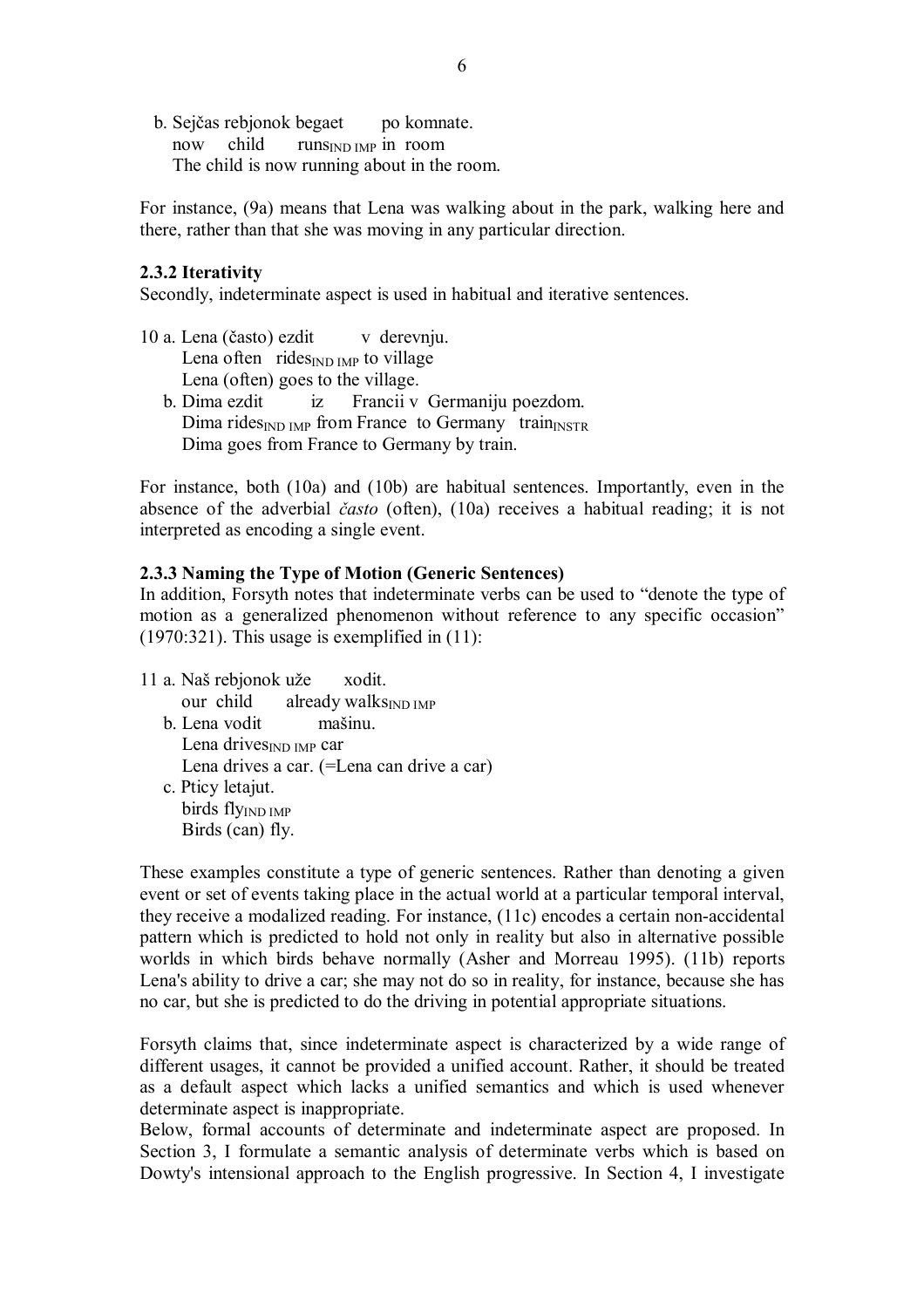the interpretation of sentences that contain indeterminate verbs. I will assume, following Forsyth, that the indeterminate is indeed the default aspect, but argue that, despite this fact, it can and should be assigned a unified semantics.

# **3. Imperfective Determinate Verbs: The Analysis**

It has been revealed in Section 2.2 that numerous properties are shared by the determinate aspect in Russian and the progressive viewpoint in English. Different analyses have been proposed for the English progressive, and, in principle, any of them could be adapted to capture the semantics of the determinate imperfective. For the purposes of this paper, I will focus on the intensional account of the progressive proposed by Dowty (1979).

It is a well-known fact that with telic event predicates, a past progressive sentence does not entail its past simple counterpart. This fact is often referred to as The Imperfective Paradox. For instance, (12a) below does not entail (12b).

12 a. John was building a house.

b. John built a house.

The truth of (12a) does not guarantee the truth of (12b), since the former but not the latter sentence entails that the reported event reached its natural endpoint. At the same time, we have an intuition that if (12a) is true and if the event in question develops normally, naturally, without interference, then (12b) will eventually become true as well.

To capture this intuition, Dowty introduces the notion of *inertia worlds*, which is formally defined in (13). The intuitive idea is that an inertia world is a world in which the relevant events reach their normal completion.

13. For any interval i and worlds w and w', w' is an inertia world with respect to  $\langle i, w \rangle$  iff everything which is going on in w during i reaches its normal completion in w'.

(Portner 1994:508)

The analysis of progressive aspect which is based on the notion of inertia worlds is provided in (14):

14. [PROG  $\varphi$ ] is true at  $\langle i, w \rangle$  iff for some interval i' such that  $i \subset i'$  and i is not a final subinterval for i', and for all w' such that  $w' \in \text{Inr}(\leq i, w>), \varphi$  is true at  $\langle i', w' \rangle$ .

(Dowty 1979:149)

A progressive sentence entails that the event reaches its normal completion in inertia worlds, although it may but need not reach one in the actual world.

This analysis under the current formulation cannot be adopted to account for determinate aspect in Russian since determinate aspect differs from the English progressive in one important respect. As is revealed in (14), the rule for the progressive involves a condition that i not be the final subinterval of i'. Namely, the event encoded by a progressive sentence cannot include its natural endpoint, even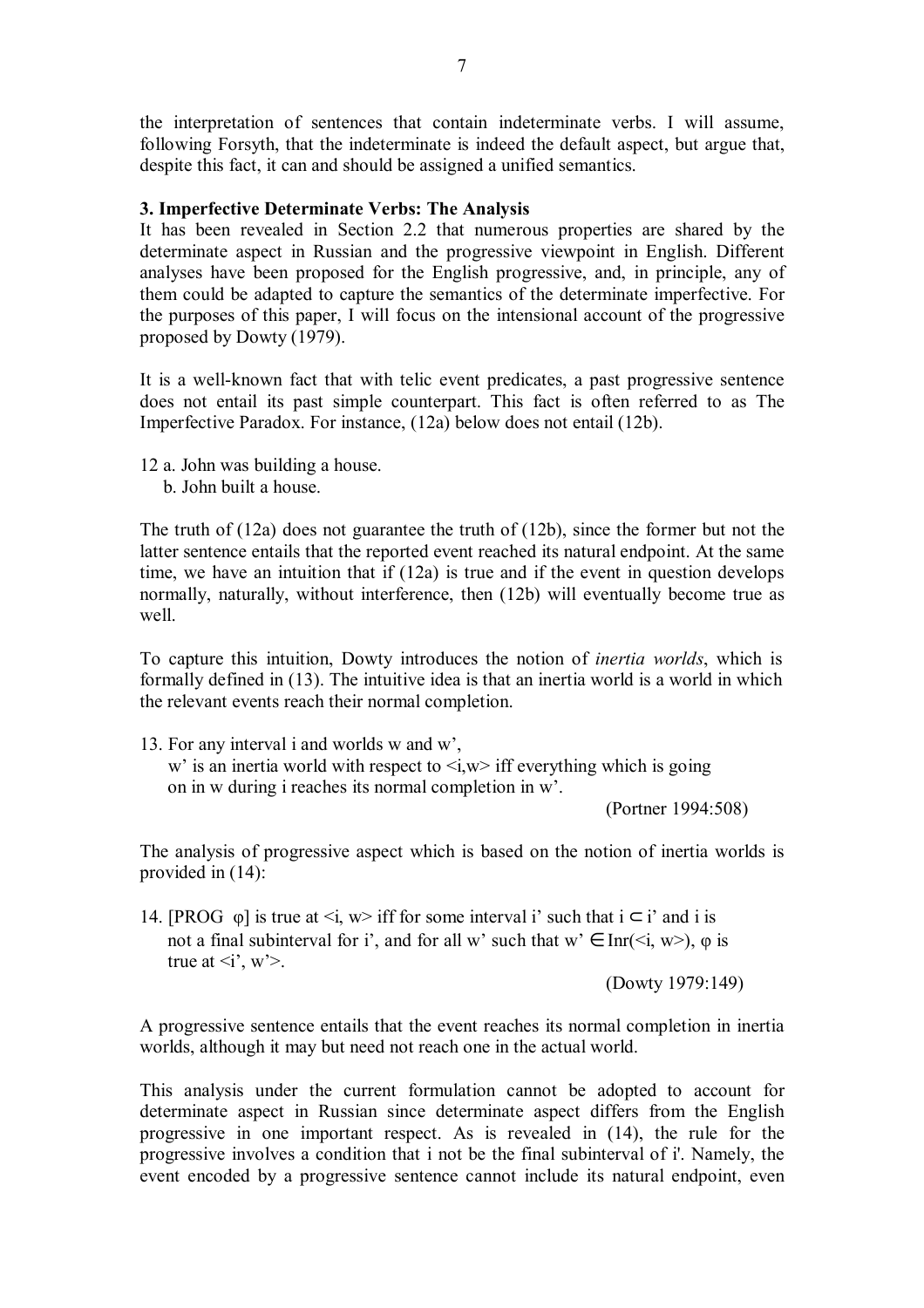though this endpoint may be eventually reached in the actual world. In contrast, a sentence with a determinate verb may encode an event that includes the endpoint, even though this is not obligatory. Thus, (15) is compatible with a situation whereby it took Dima exactly ten minutes to reach school.

15. Dima šol v školu desjat' minut. Dima walked $_{\text{DET~IMP}}$  to school ten minutes Dima walked to school for ten minutes.

However, it is also compatible with a situation in which Dima did not come to school by the end of the ten-minute interval.

I therefore propose the following analysis of the semantics of determinate aspect:

16. A sentence S that contains a determinate imperfective verb is true at  $\langle i, w \rangle$  iff For some interval i' such that  $i \subseteq i'$ , and for all w' such that  $w' \in \text{Inr}(\le i, w>), \varphi$  is true at  $\langle i', w' \rangle$ .

where  $\varphi$  is the propositional content of S

The restriction in (16) is essentially the same as the one provided in (14), except for the fact that it allows for i to be identical to  $i<sup>1</sup>$ . If  $i=i'$ , then the reported event reaches its natural endpoint in the actual world. The proposed analysis therefore captures both the parallel between the determinate and the progressive aspect and the contrast between the two viewpoints that has been referred to above.

# **4. Indeterminate Aspect**

 $\overline{a}$ 

# **4.1. Indeterminate Aspect and Single Events of Motion in a Single Direction**

If we assume, contrary to Forsyth, that indeterminate aspect can be assigned a unified semantics, then the first candidate for the unifying property would be iterativity, or event plurality. It is clearly involved in iterative and habitual sentences, in which indeterminate verbs are used. In addition, we would not be surprised if an iterativity encoding form were used in generic sentences, discussed in Section 2.3.3. Finally, the multiple directions reading available to indeterminate verbs can also be conceived of as involving event plurality. The overall event of motion in multiple directions can be conceived of as consisting of a plurality of subevents, each of which constitutes an event of motion in a single direction. Once the direction is changed, one such subevent ends and another begins. Thus, the notion of event plurality seems to unify all the usages of indeterminate verbs.

However, an analysis of this aspect in terms of event plurality faces an important problem: indeterminate aspect is, in fact, compatible with the "single event of motion in a single direction" interpretation. Below, I provide evidence the single event interpretation is possible for sentences with indeterminate verbs and, thus, that

<sup>1</sup> Krifka (1992) treats progressive sentences as involving a part (rather than proper part) relation. Similarly, Filip (1999, 2000) argues that imperfective aspect in Slavic encodes a partitivity (rather than proper part) condition. The modification introduced in (16) is therefore in the spirit of Krifka's and Filip's approach to imperfectivity.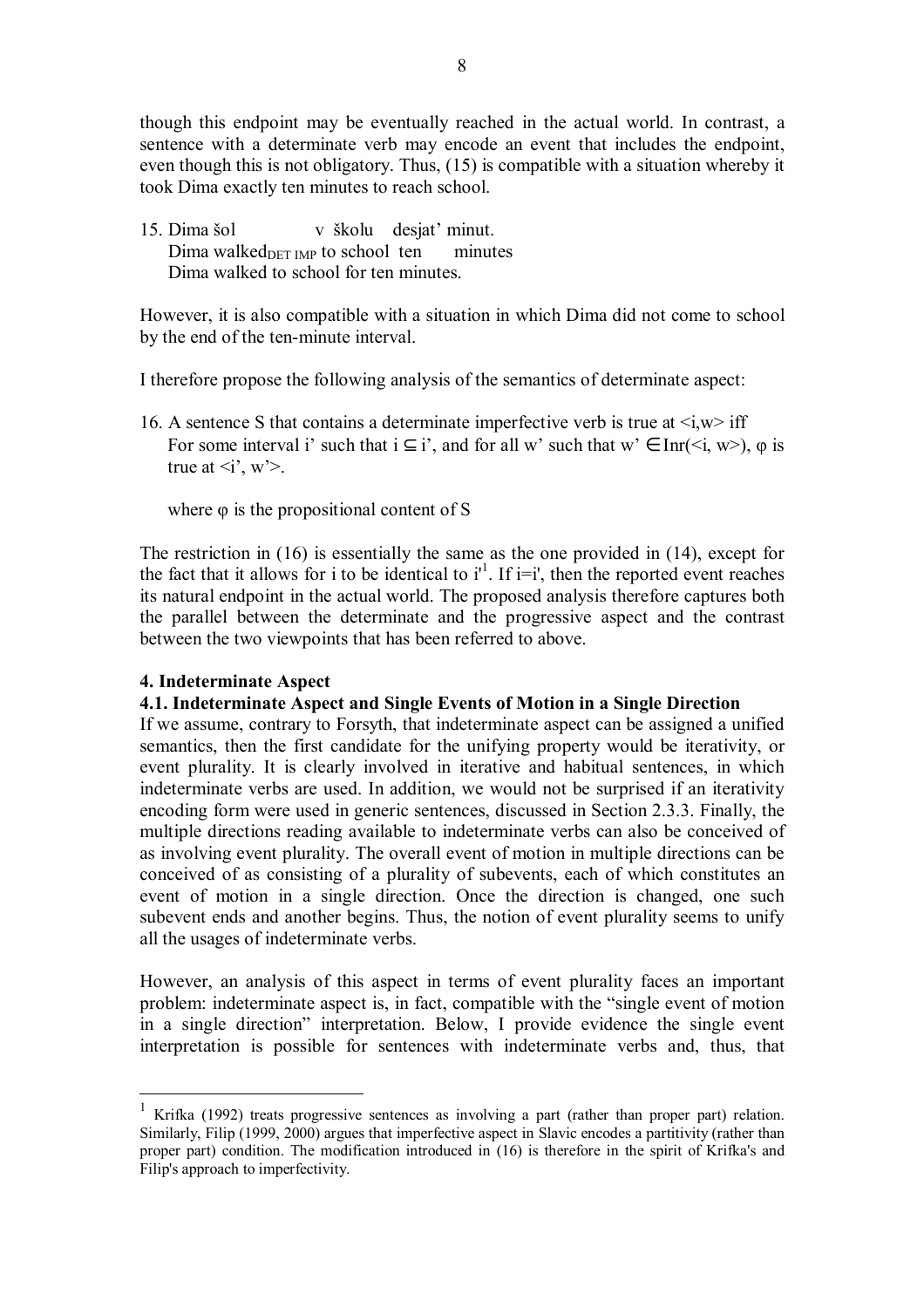indeterminate aspect does not entail iterativity. Then, in Section 4.2, I propose an alternative unified analysis of this aspect.

#### **4.1.1 Negation**

Firstly, the fact that sentences with indeterminate verbs do not entail event plurality is revealed under negation. Negative sentences that contain an indeterminate verb do not only deny the fact that an event took place repeatedly, or more than once. They assert that the event in question did not take place *even once*.

17. Lena (eščo) ne ezdila v derevnju. Lena yet NEG rode $_{\text{IND}}$  IMP to village Lena didn't go to the village / has never gone to the village yet.

Thus, (17) entails that Lena did not go to the village even once. A single event is sufficient to make the sentence false, which, in turn, means that a single event is sufficient to make its affirmative counterpart true.

#### **4.1.2 Interrogatives**

The same conclusion can be drawn if interrogative clauses with indeterminate verbs are considered. For instance, consider the polar interrogative in (18):

18. Ty xodil v etot teatr? you walked $_{\text{IND}}$  imp to this theatre Have you been in this theatre?

A single event of the addressee going to the theatre is sufficient in order for the answer to (18) to be positive. This suggests that the proposition with which this question is associated is made true by a single event of motion in a single direction.

# **4.1.3 Statement of Fact Interpretation**

The compatibility of indeterminate aspect with a single event interpretation is revealed not only in downward-entailing environments. It can also be seen in sentences that exhibit the Statement of Fact convention. Statement of Fact sentences with verbs of motion typically involve indeterminate aspect. An example is provided in (19):

- 19. Lena uže letala vo Franciju.
	- Lena already flew $_{\text{IND IMP}}$  to France
	- ≈ Lena went to France by plane.

As discussed in Section 1, a single event of the specified type is sufficient to make a Statement of Fact sentence true. Indeed, (19) entails that Lena went to France *at least once*. It does not entail iterativity; a single event of moving in the specified direction is sufficient to make it true. The sentence basically means that Lena has the experience of going to France by plane. Moreover, (19) is compatible with the adjunct *odin raz* (once), which makes it especially clear that the indeterminate verb is compatible with a single event interpretation.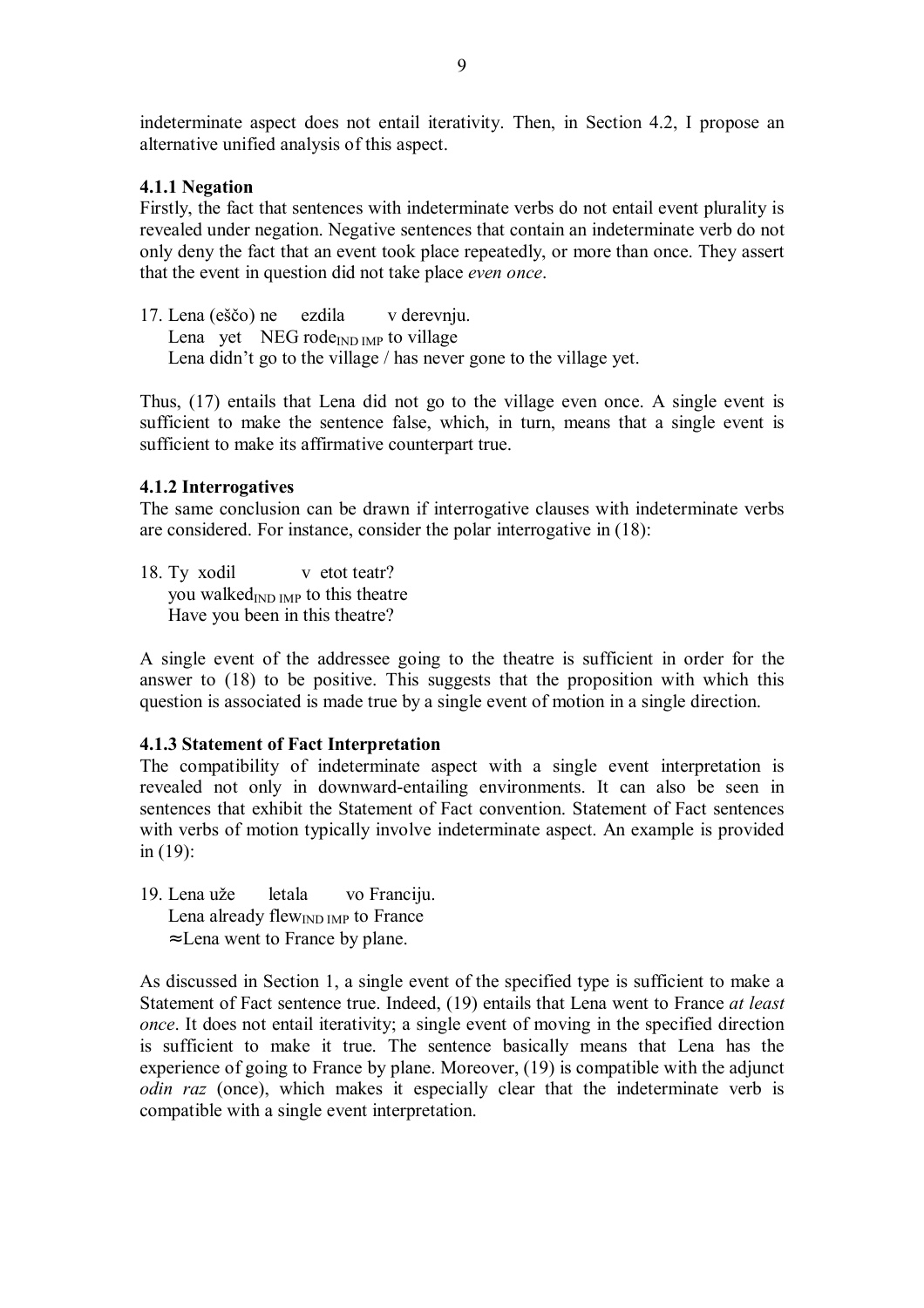20. Odin raz Lena uže letala vo Franciju. one time Lena already flewIND IMP to France ≈ Lena went to France by plane once.

A number of additional examples of the same kind, found in the internet, are provided in  $(21)$ :

- 21 a. Ja...tol'ko odin raz ezdil v gorod. I only one time rode $_{IND}$  IMP to city I went to the city only once. b. Ja odin raz xodil na katok. I one time walked $_{\text{IND} \text{IMP}}$  on skating-rink I went to the skating-rink once.
	- c. Poka ja tol'ko odin raz plaval za granicu. meanwhile I only one time swam $_{\text{IND~IMP}}$  behind border Meanwhile I sailed abroad only once.

(19)-(21) reveal that event plurality is not obligatory in the presence of an indeterminate verb.

It is sometimes claimed that such sentences as (19)-(21) do, in fact, encode two subevents. For instance, it seems to follow from (20) that Lena is no longer in France at the time of speech, but rather that she flew to France and back. And it has been claimed that such sentences, indeed, encode the "there and back" motion, which means that we deal not strictly with iterativity, but still with some kind of event plurality. The discussion of the "there and back" reading can be found in Forsyth (1970), among others.

I believe, however, that the claim that the sentences in question *entail* motion in two directions is incorrect. Semantically, such sentences as (19) and (20) encode only the "there" motion event, and they are made true by one event of motion in one direction. The "back" event is merely an implicature. For reasons of space, I will be able to relate to this issue only briefly. First, (20) is true even if Lena went to France by plane but went back by train. Namely, it is true if the "back" motion is not of the manner specified by the verb. Thus, the "back" event may be of a different manner; in addition, its goal is certainly not the goal specified in the sentence. This suggests that this event cannot be encoded by the VP.

Secondly, the fact that the "back" motion is not entailed is especially clear in sentences that lack a goal phrase. Thus, (22) is clearly made true by a single event of the speaker driving in one direction. It can easily be followed by (23).

- 22. Segodnja ja vodila mašinu. today I drove $_{IND IMP}$  car I drove a car today.
- 23. Dima dal mne projexat' ot doma do magazina. Obratno ja vernulas' peškom. Dima let me drive (his car) from my/his home to the shop. I walked back.

Finally, negation facts prove that sentences like (19) are made true by a single event. Namely, if we negate such sentences, as exemplified in (24), the resulting sentence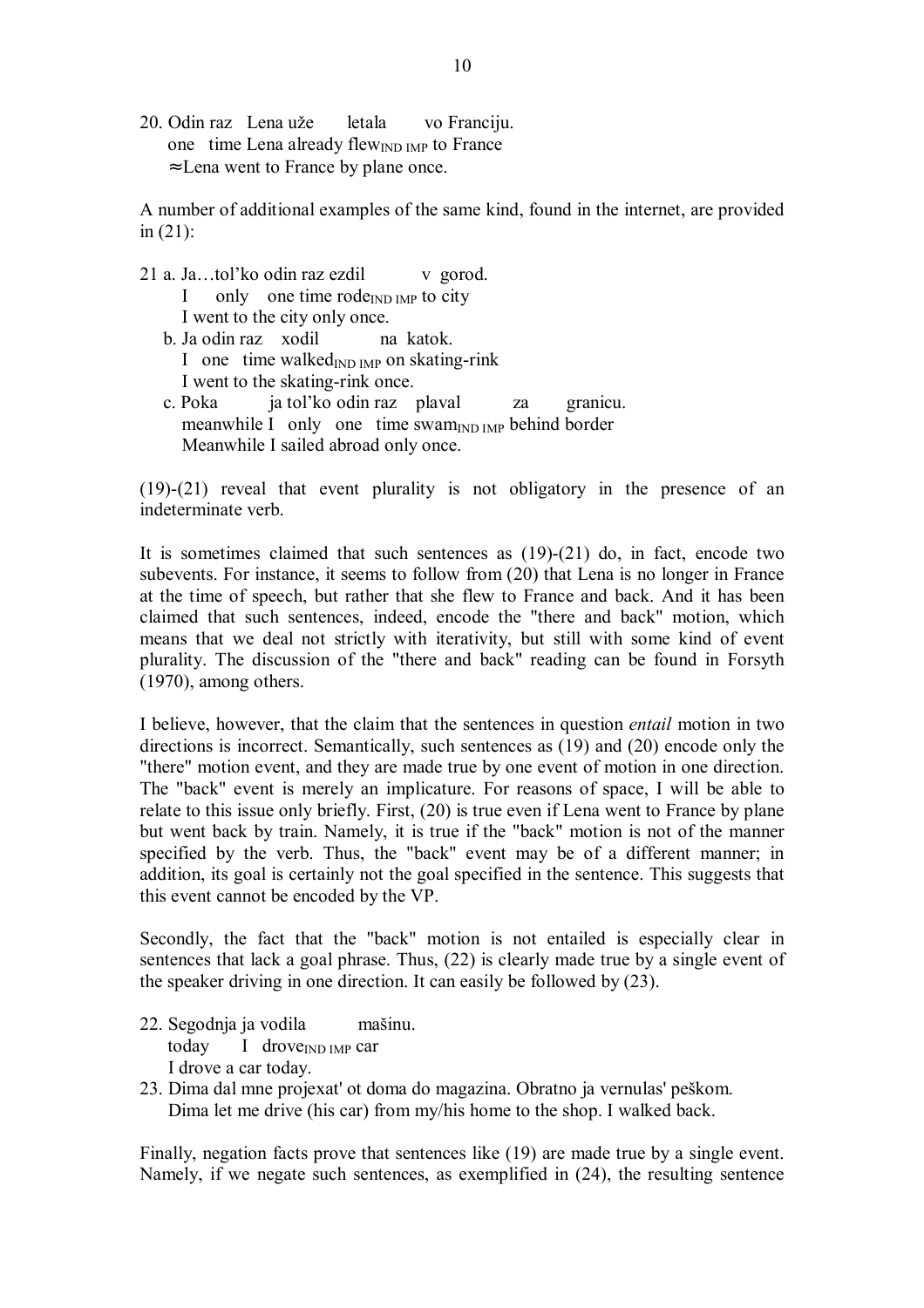entails that the "there" journey did not take place. Thus, (24) entails that the speaker did not go to Paris by plane. However, had the corresponding affirmative sentence encoded two events (motion there and back), the non-realization of one of them would be sufficient for this sentence to be negated. Namely, we would expect the negative sentence to be true if the motion "there" did take place and the motion "back" did not. This does hold for (25), which explicitly asserts that motion in two directions took place. This sentence can be felicitously followed by (26). But (24) cannot be followed by (26), nor even by a sentence meaning "I only came to Paris". This results from the fact that if the speaker came to Paris by plane, that is sufficient for (24) to be false, whatever the state of affairs with the back journey is.

- 24. Ja ne letala v Pariž. I NEG flewIND IMP to Paris I didn't go to Paris by plane. 25. Ja ne letala v Pariž i obratno.
- I NEG flew<sub>IND IMP</sub> to Paris and back I didn't go to Paris and back by plane.
- 26. Ja priletela tuda, a obratno ujexala poezdom. I came there by plane and went back by train

To sum up, Statement of Fact convention examples reveal that a sentence with an indeterminate verb is made true by a single event of motion in a single direction.

#### **4.1.4 Preliminary Conclusions**

On the basis of the facts discussed above we can conclude that a sentence with a determinate verb entails its counterpart with an indeterminate verb.

determinate ⇒ indeterminate  $be\check{z}al$  (ran<sub>DET IMP</sub>)  $\Rightarrow$  *begal*(ran<sub>IND IMP</sub>)

 $\rightarrow$  indeterminate  $\Rightarrow$   $\rightarrow$  determinate ¬ *begal* ⇒ ¬ *bežal* 

For instance, the truth of (27a) guarantees the truth of (27b).

- 27 a. Lena bežala v storonu supermarketa. Lena ran $_{\text{DET IMF}}$  in direction supermarket $_{\text{GEN}}$ Lena ran / was running in the direction of the supermarket.
	- b. Lena begala v storonu supermarketa. Lena ran<sub>IND IMP</sub> in direction supermarket $_{\text{GEN}}$ Lena ran in the direction of the supermarket.

(27a) entails that a single event of Lena running in the direction of the supermarket took place, and, according to the discussion above, this is sufficient to make (27b), a sentence that contains an indeterminate imperfective verb, true. Thus, if (27a) is true, (28a) below, a Statement of Fact sentence, is true and appropriate as well. In addition, the truth of (27a) guarantees the correctness of a positive answer to (28b) and the falsity of the negative sentence in (28c), both of which contain an indeterminate verb.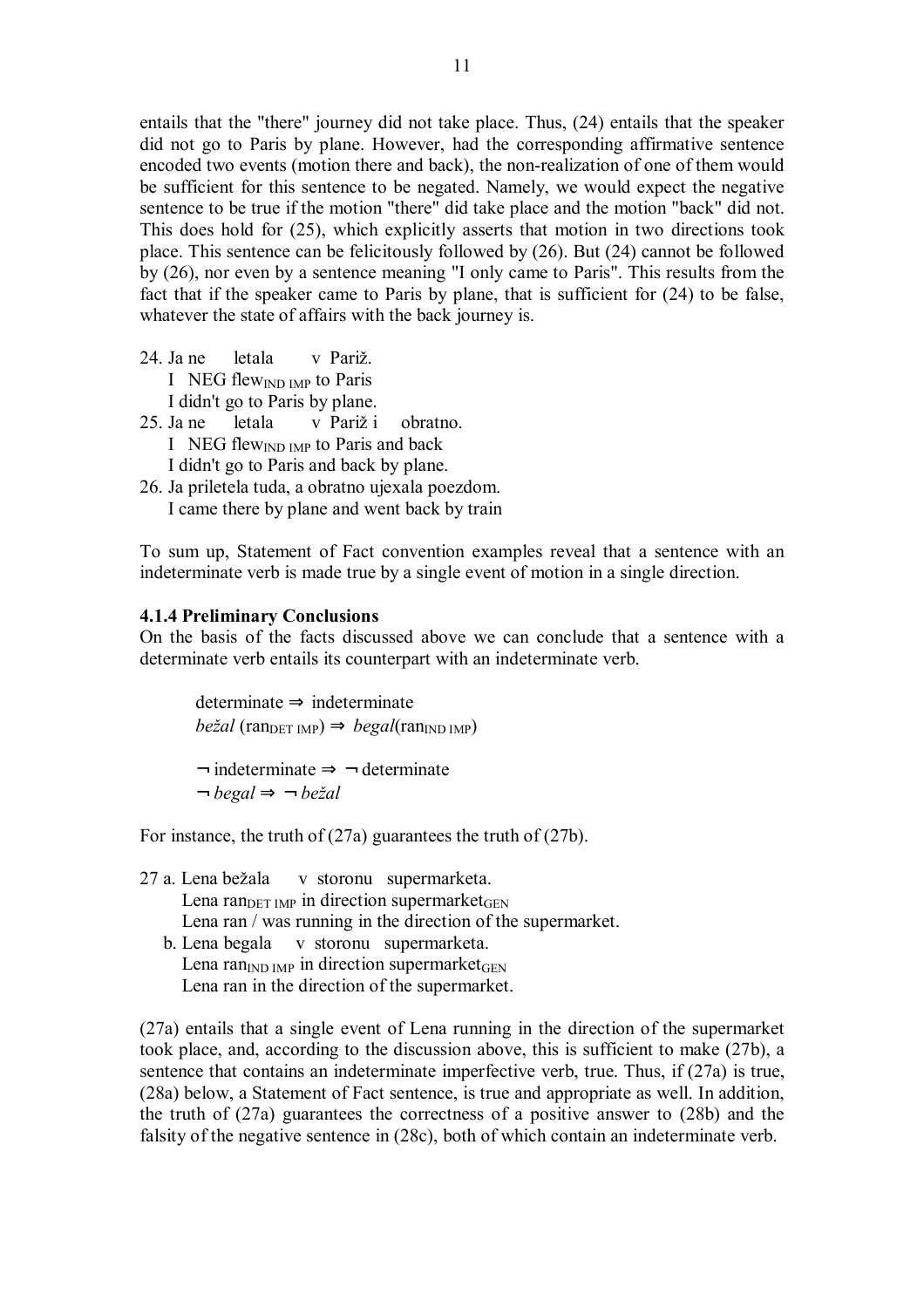- 28 a. Lena uže begala v storonu supermarketa. Lena already ran<sub>IND IMP</sub> in direction supermarket<sub>GEN</sub> Lena has already run in the direction of the supermarket.
	- b. Lena begala v storonu supermarketa? Lena ran<sub>IND IMP</sub> in direction supermarket $_{\text{GEN}}$ Has Lena run in the direction of the supermarket?
	- c. Lena ne begala v storonu supermarketa. Lena NEG ran<sub>IND IMP</sub> in direction supermarket<sub>GEN</sub> Lena didn't / hasn't run in the direction of the supermarket.

These observations demonstrate that (27a) above entails (27b). However, they also reveal a puzzling fact regarding sentences with indeterminate verbs, such as (27b). On the one hand, a single event of motion in a single direction is sufficient to make such sentences true. On the other hand, uttering such sentences to report a single event is often inappropriate. Thus, (27b) is made true by one event of running in the direction of the supermarket. At the same time, at least out of context, it seems inappropriate to utter this sentence to report a particular single running event. I will propose an explanation for this puzzle in the next section, after formulating an analysis of indeterminate aspect.

#### **4.2 Indeterminate Aspect: The Analysis**

The discussion in Section 4.1 above reveals that indeterminate aspect does not encode event plurality. I propose that rather, the denotation of an indeterminate verb is only lexically restricted. Its semantics is not restricted aspectually. Essentially, a sentence with an indeterminate verb means that a motion event of the manner specified by the verb and the arguments *has been instantiated*. For instance, the semantics of (29a) below is formalized in (29b):

29 a. Dima begal.  $Dima$  ran<sub>IND IMP</sub> b.  $\lambda e$  [run-Dima (e)  $\wedge \tau(e) \leq t_0$ ]

 $\overline{a}$ 

Thus, I propose to analyze indeterminate aspect as an identity function<sup>2</sup>. This analysis accounts for the fact that indeterminate predicates are semantically compatible with both single event and plurality of events interpretations. It also predicts the compatibility of indeterminate aspect with the Statement of Fact interpretation, since sentences that exhibit this convention entail that an event property is instantiated. This is precisely the semantics that I propose to assign to sentences with indeterminate verbs. In addition, the proposed analysis captures the negation facts introduced in Section 4.1.1. A negative sentence with an indeterminate verb is predicted to entail that the event property in question has not been instantiated, which means that even a

 $2<sup>2</sup>$  I assume an approach to the imperfective that treats it as a default aspect which should be analyzed as an identity function. (For discussion of the default aspect approach to imperfectivity, see Forsyth (1970), Klein (1995), Kagan (in press) and references therein). Under this approach, indeterminate aspect should be treated as an instance of the "ordinary" imperfective, whereas determinate verbs are characterized by special aspectual properties. If one assumes a different analysis of the imperfective, for instance, one according to which imperfectivity encodes atelicity (e.g. Smith 1991), the approach to indeterminate aspect would have to be modified accordingly. In particular, this aspect should be subject to exactly the same restrictions as the ordinary imperfective.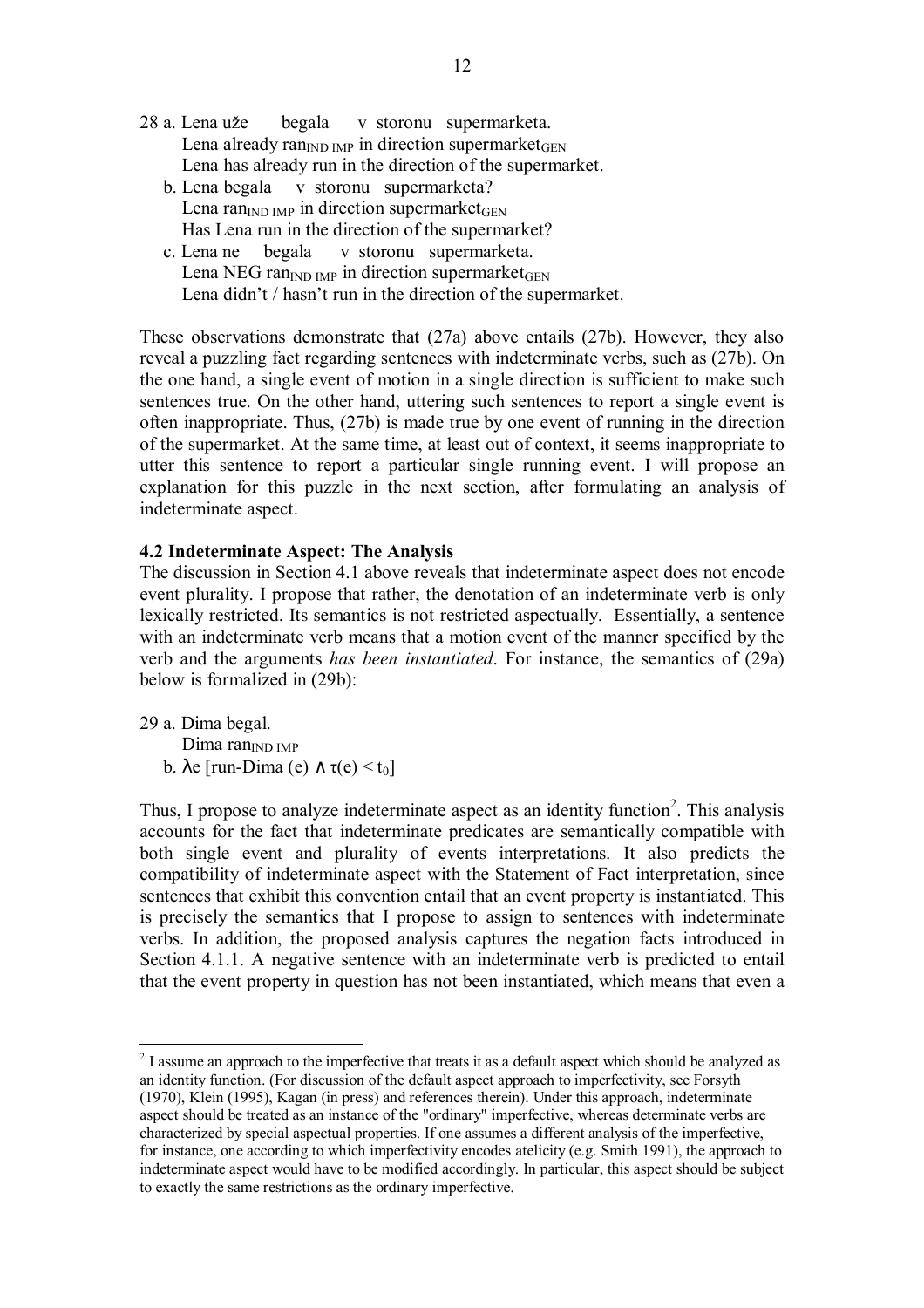single event of the specified type did not take place. The prediction is borne out, as revealed above.

The question that remains unanswered at this stage is why indeterminate verbs tend to be incompatible with a "single event in a single direction" meaning in affirmative clauses. Why is the usage of this aspect intuitively associated with event plurality? Why is (27b), repeated below, not likely to be used to encode a single motion event?

27 b. Lena begala v storonu supermarketa. Lena ran<sub>IND IMP</sub> in direction supermarket $_{\text{GEN}}$ Lena ran in the direction of the supermarket.

I propose that the restriction under discussion is not semantic in nature, but rather pragmatic. The usage of indeterminate aspect is subject to an independently motivated informativeness constraint, which can be derived from the Gricean Maxim of Quantity. This constraint has been divided in the literature into two principles, Maximize Assertion and Maximize Presupposition. The formulation that these principles receive in Sauerland (2003b) is provided below:

30. *Maximize Assertion:* Use the most informative assertion that is true. *Maximize Presupposition*: Use the most informative presupposition that is satisfied.

If two grammatical forms are compatible with the same interpretation, we are instructed by (30) to use the one which has a more restricted meaning, i.e. the one that contributes stronger entailments or presuppositions. If the less restricted form is used, the hearer concludes that the use of the more restricted item was impossible because its presuppositions or semantic restrictions are not satisfied.

These constraints have been claimed to determine the choice between competing grammatical forms in different languages and within the framework of various phenomena; for instance, Heim (1991), who introduces Maximize Presupposition, argues that this principle determines the choice between definite and indefinite NPs. Sauerland (2003a) claims that the same principle restricts the usage of the plural morphology, and in Kagan (in press), it is proposed that Maximize Assertion determines in certain cases the choice between perfective and imperfective verb forms in Russian.

Turning back to verbs of motion, crucially, a determinate form is clearly more informative than its indeterminate counterpart. Therefore, whenever the former is appropriate, the latter is ruled out by Maximize Assertion. This is why indeterminate aspect is not generally used to report a single, one-way motion event: this interpretation is compatible with the more informative determinate form. The distribution of indeterminate verbs therefore reveals the important role that is devoted to pragmatic restrictions in Russian aspectual system.

Importantly, we can now account for the puzzle noted in Section 4.1.4. It has been pointed out that sentences with indeterminate verbs are made true by a single event of motion in a single direction, but are not typically appropriate if such an event is being encoded. Semantically, such sentences are perfectly compatible with this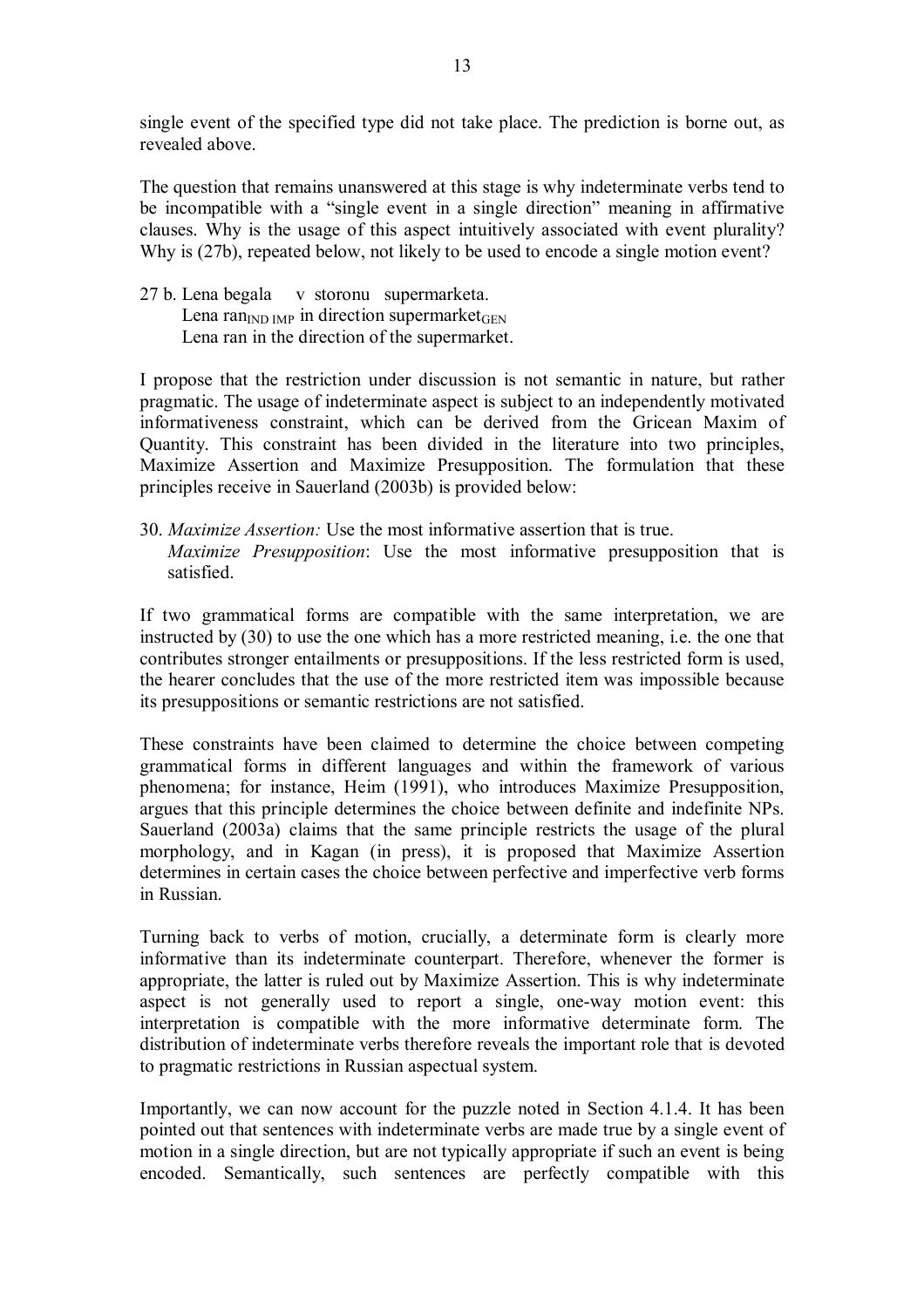interpretation, but pragmatically, once a single event is encoded, they are ruled out by Maximize Assertion (unless the special Statement of Fact reading is invoked).

Table 3 below lists the different aspectual meanings that are available to determinate and indeterminate verbs in Russian. It can be seen that the range of meanings available for indeterminate verbs is dependent on the range of meanings of their determinate counterparts. Indeterminate verbs can get any aspectual meanings except for the ones that are available to determinate verbs. Crucially, we can now account for this fact without assuming, following Forsyth, that indeterminate aspect lacks a unified semantics.

| Interpretations                                    | Determinate (e.g. <i>idti</i> ) | Indeterminate(e.g. <i>xodit'</i> ) |
|----------------------------------------------------|---------------------------------|------------------------------------|
| single event of motion in a $\vert \sqrt{ } \vert$ |                                 | Χ                                  |
| single direction                                   |                                 |                                    |
| Statement of Fact                                  | X                               |                                    |
| (single)<br>progressive                            | N                               | X                                  |
| direction)                                         |                                 |                                    |
| multiple<br>progressive                            | X                               |                                    |
| directions)                                        |                                 |                                    |
| Iterativity                                        | Χ                               |                                    |
| Genericity                                         | Χ                               |                                    |

**Table 3: The Range of Meanings of Imperfective Verbs of Motion**

To sum up, in this paper, I have proposed a formal semantics analysis of determinate and indeterminate imperfective verbs of motion in Russian. I have developed an account of determinate verbs that is based on Dowty's approach to the English progressive. I further argued that indeterminate verbs can be assigned a unified semantics, as illustrated in (29b). Essentially, the indeterminate aspect constitutes an identity function. The usage of these verbs is restricted by pragmatic principles, in particular, by Maximize Assertion, which dictates that out of two (or more) competing grammatical forms, the one with stronger entailments has to be used.

#### **References**

- Asher, Nicholas and Michael Morreau. (1995). "What Some Generic Sentences Mean". In: G.N. Carlson and F.J. Pelletier, eds., *The Generic Book*. Chicago: University of Chicago Press.
- Bahry, Sharon Elizabeth. (1997). *Towards a More Graphic Representation of Russian Simple Verbs of Motion*. M.A. Thesis.

http://www.collectionscanada.ca/obj/s4/f2/dsk2/ftp04/mq22513.pdf

Bennett, Michael and Barbara H. Partee. (1972). "Toward the Logic of Tense and Aspect in English". Bloomington, Indiana University Linguistic Club.

- Borik, Olga. (2002). *Aspect and Reference Time*. Ph.D. dissertation, University of Utrecht.
- Brecht, Richard D. (1989). "The Form and Function of Aspect in Russian". In: *Russian Morphosyntax*. Columbus: Slavica.
- Comrie, B. (1976). *Aspect*. Cambridge: Cambridge University Press.
- Dowty, David R. (1979). *Word and Meaning in Montague Grammar.* Dordrecht: D. Reidel Publishing Company.
- Filip, Hana. (1999). *Aspect, Eventuality Types and Nominal Refrence*. New York and London: Garland Publishing, Inc.